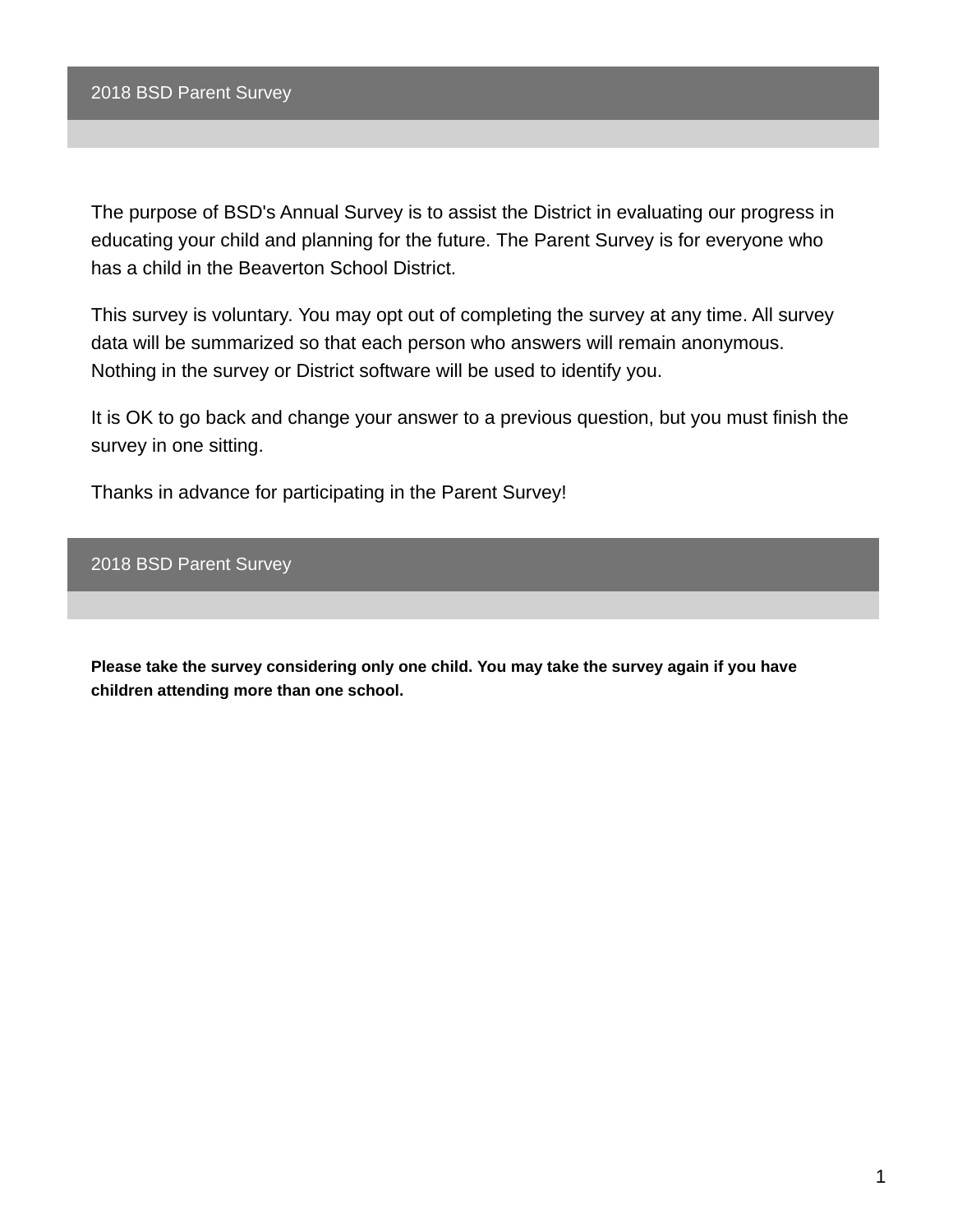## \* 1. What school does your child attend?

| ACE/CTP at Capital Center         | <b>Five Oaks</b>     | Rock Creek                |
|-----------------------------------|----------------------|---------------------------|
| <b>ACMA</b>                       | Greenway             | Sato                      |
| Aloha                             | Hazeldale            | Scholls Heights           |
| Aloha-Huber Park                  | Health and Science   | Science and Technology    |
| <b>Barnes</b>                     | <b>Highland Park</b> | Sexton Mountain           |
| <b>Beaver Acres</b>               | Hiteon               | Southridge                |
| Beaverton                         | <b>ISB</b>           | Springville               |
| Bethany                           | Jacob Wismer         | Stoller                   |
| <b>Bonny Slope</b>                | Kinnaman             | Sunset                    |
| <b>Bridges Academy</b>            | McKay                | Terra Linda               |
| Cedar Mill                        | McKinley             | Vose                      |
| Cedar Park                        | <b>Meadow Park</b>   | West Tualatin View        |
| Chehalem                          | Montclair            | Westview                  |
| Community School at Merlo Station | Mountain View        | Whitford                  |
| Conestoga                         | Mountainside         | William Walker            |
| Cooper Mountain                   | Nancy Ryles          | Early College High School |
| Elmonica                          | Oak Hills            | GED                       |
| <b>Errol Hassell</b>              | Raleigh Hills        | Other school/program      |
| Findley                           | Raleigh Park         |                           |
| Fir Grove                         | Ridgewood            |                           |

# 2018 BSD Parent Survey



2. I feel welcome and accepted at my child's school.

Strongly disagree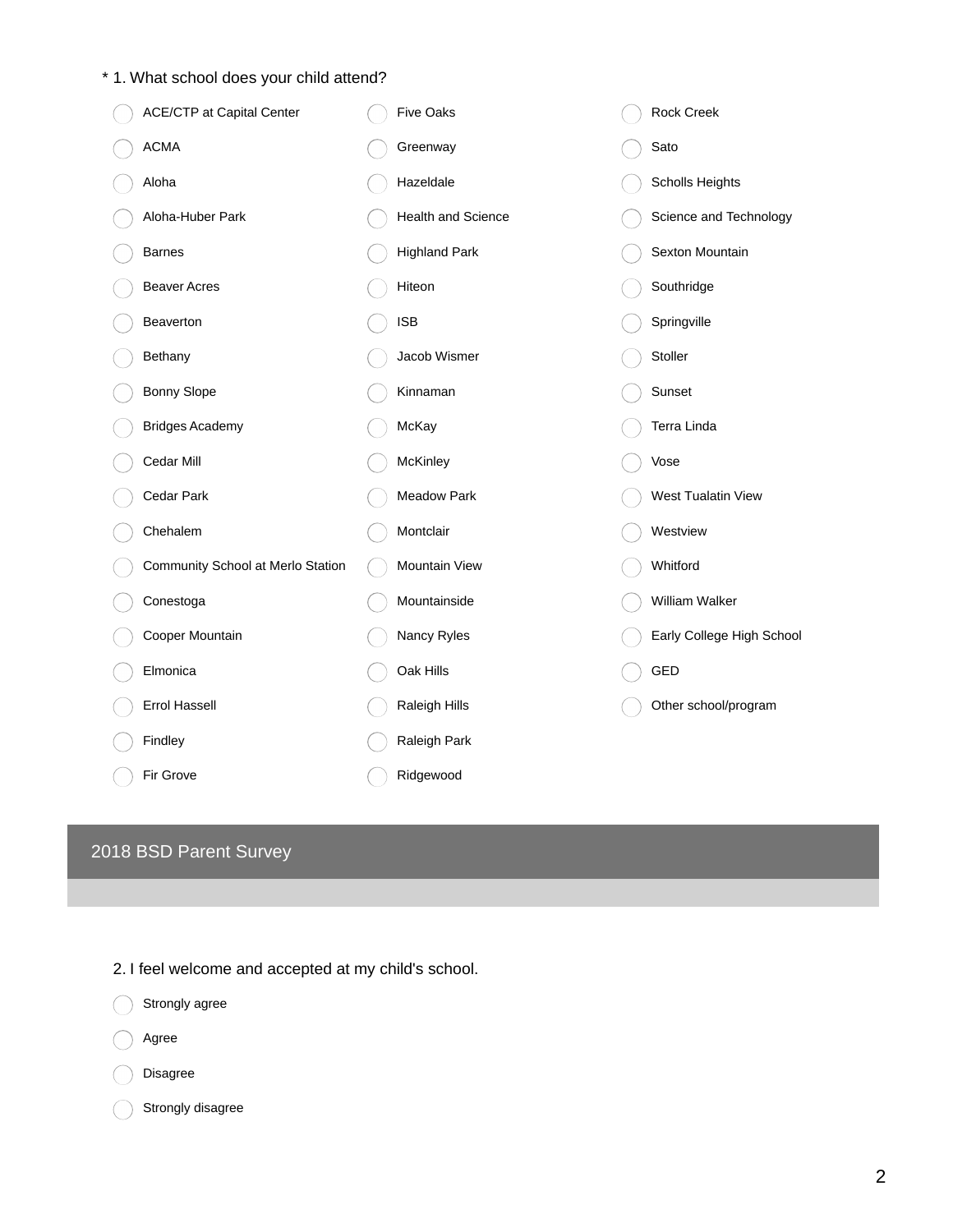3. I feel valued as an active partner in my child's education.

Strongly agree

Agree

Disagree

Strongly disagree

4. I am involved in activities and volunteering at my child's school (e.g. PTO, boosters, classrooms, sports, \* fundraising, mentoring, etc.).

Daily

Weekly

Monthly

A few times a year

Not at all

## 2018 BSD Parent Survey

5. I believe my participation through volunteering has made a positive contribution.

Strongly agree

Agree

Disagree

Strongly disagree

Don't know

## 2018 BSD Parent Survey

Communication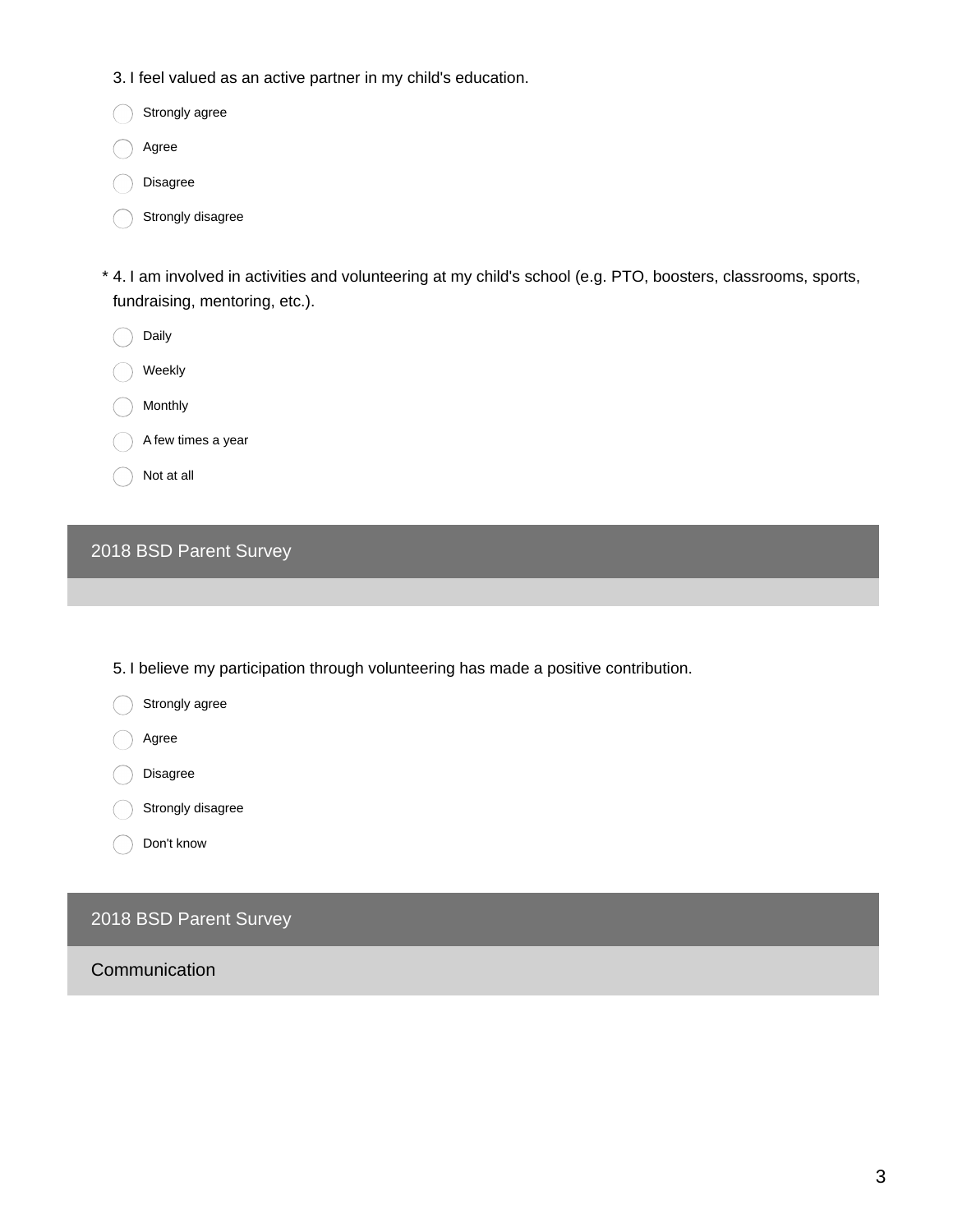#### 6. Please help us improve by answering these questions.

|                                                                                                                                | Strongly agree | Agree | <b>Disagree</b> | Strongly disagree |
|--------------------------------------------------------------------------------------------------------------------------------|----------------|-------|-----------------|-------------------|
| I feel well-informed<br>about what's going on in<br>general at my child's<br>school.                                           |                |       |                 |                   |
| I receive adequate<br>communication from my<br>child's teacher(s) about<br>my child's academic<br>achievement and<br>progress. |                |       |                 |                   |
| I feel that my voice is<br>heard in important<br>decisions at my child's<br>school.                                            |                |       |                 |                   |

#### 7. Do you have any suggestions for improving communication with your child's school? (Optional)

#### 8. Please help us improve by answering these questions.

|                                                                                         | Strongly agree | Agree | <b>Disagree</b> | Strongly disagree |
|-----------------------------------------------------------------------------------------|----------------|-------|-----------------|-------------------|
| The District's Early<br>Release communication<br>has been effective.                    |                |       |                 |                   |
| My school's Early<br>Release communication<br>has been effective.                       |                |       |                 |                   |
| I appreciate the addition<br>of student days, creating<br>more full weeks of<br>school. |                |       |                 |                   |
| I know what teachers<br>are doing during Early<br>Release.                              |                |       |                 |                   |

#### 9. Do you have any comments on Early Release? (Optional)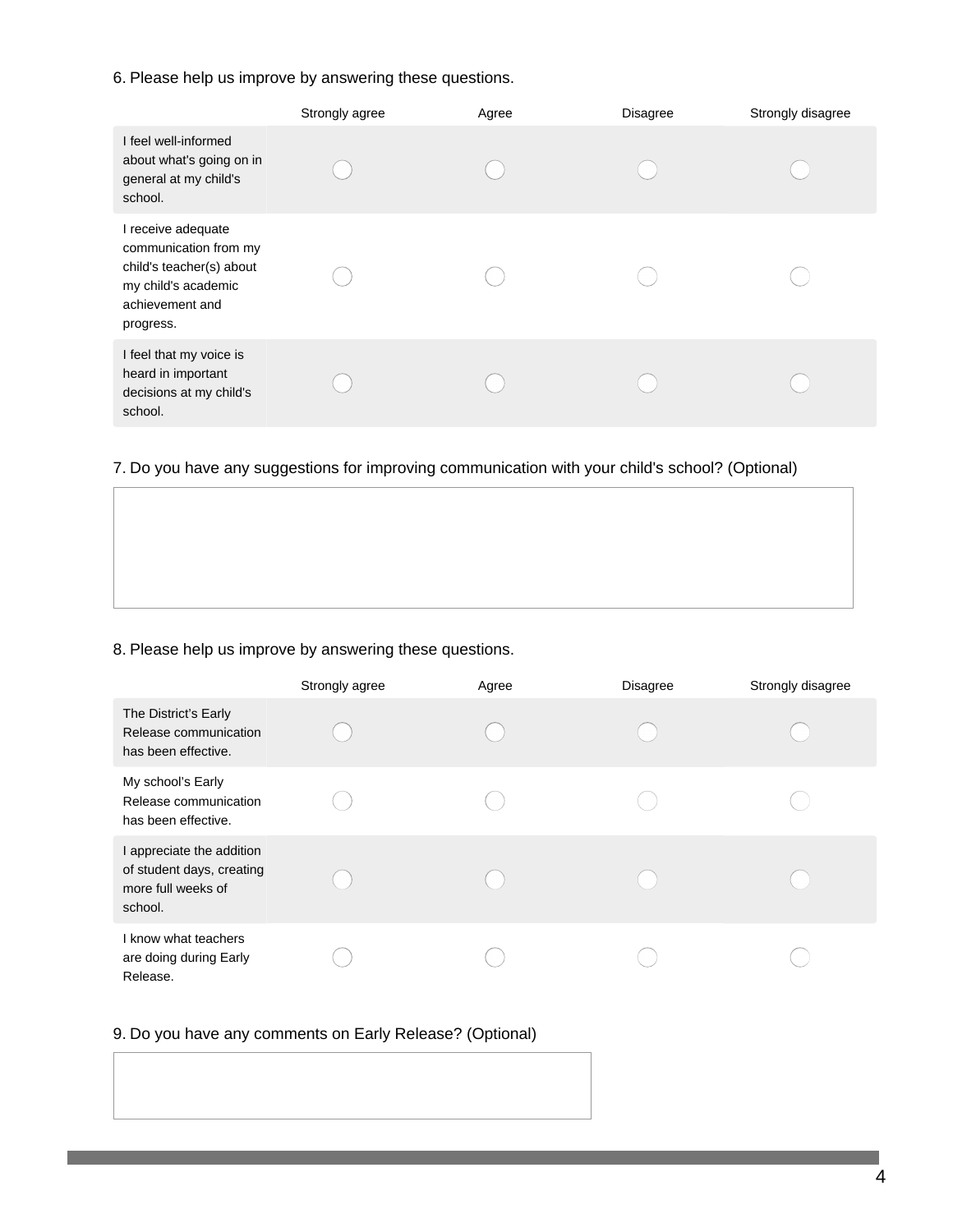## 2018 BSD Parent Survey

#### District Communication

10. I feel my voice is heard in important decisions at the District level.

Strongly agree

Agree

Disagree

Strongly disagree

Strongly agree

11. I have received adequate communication about the protocols for emergency actions (parent reunification/evacuations).

| Agree                                                              |
|--------------------------------------------------------------------|
| <b>Disagree</b>                                                    |
| Strongly disagree                                                  |
|                                                                    |
| 12. What is your preferred communication method from the District? |
| <b>BSD Briefs</b>                                                  |
| <b>BSD</b> website                                                 |
| Social media                                                       |
| Other (please specify)                                             |
|                                                                    |

13. There are many ways in which the District communicates with parents (BSD Briefs, social media, etc.). Do you have any suggestions for improving communication with the District? (Optional)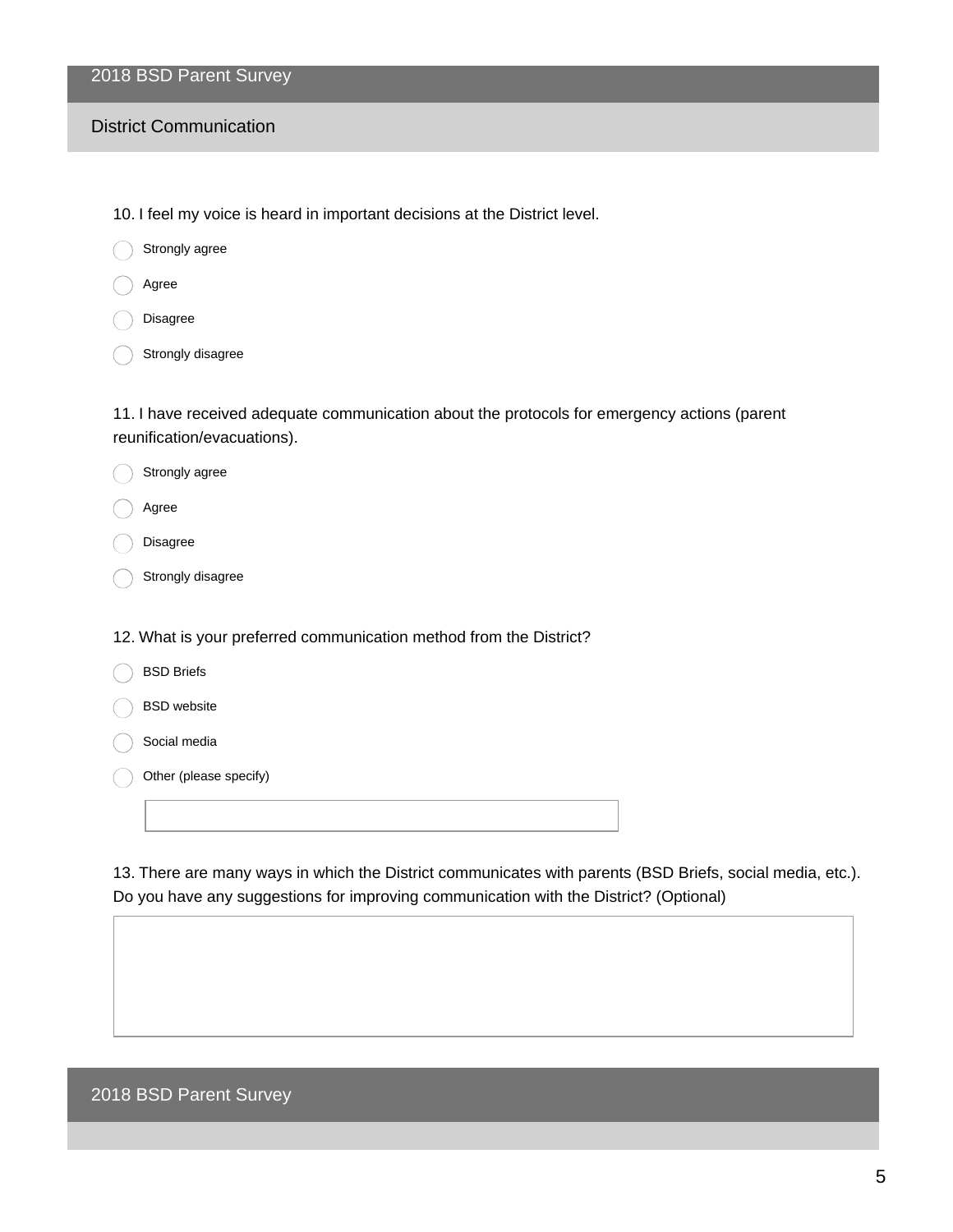**One reason students sometimes don't feel safe is that they get bullied by other students.**

**Bullying is unwanted, aggressive behavior among students that involves a real or perceived power imbalance. The behavior is repeated, or has the potential to be repeated, over time. Bullying includes actions such as making threats, spreading rumors, attacking someone physically or verbally, and excluding someone from a group on purpose.**

#### **Adapted from StopBullying.gov**

**https://www.stopbullying.gov/what-is-bullying/definition/**

- 14. My child has been bullied at school this year.
- A lot

A little

Not at all

Don't know

15. My child has been bullied on the way to or from school this year.

A lot

A little

Not at all

Don't know

16. My child has been bullied online (for example on Twitter, Facebook, or gaming, etc.) this year.

A lot

A little

Not at all

Don't know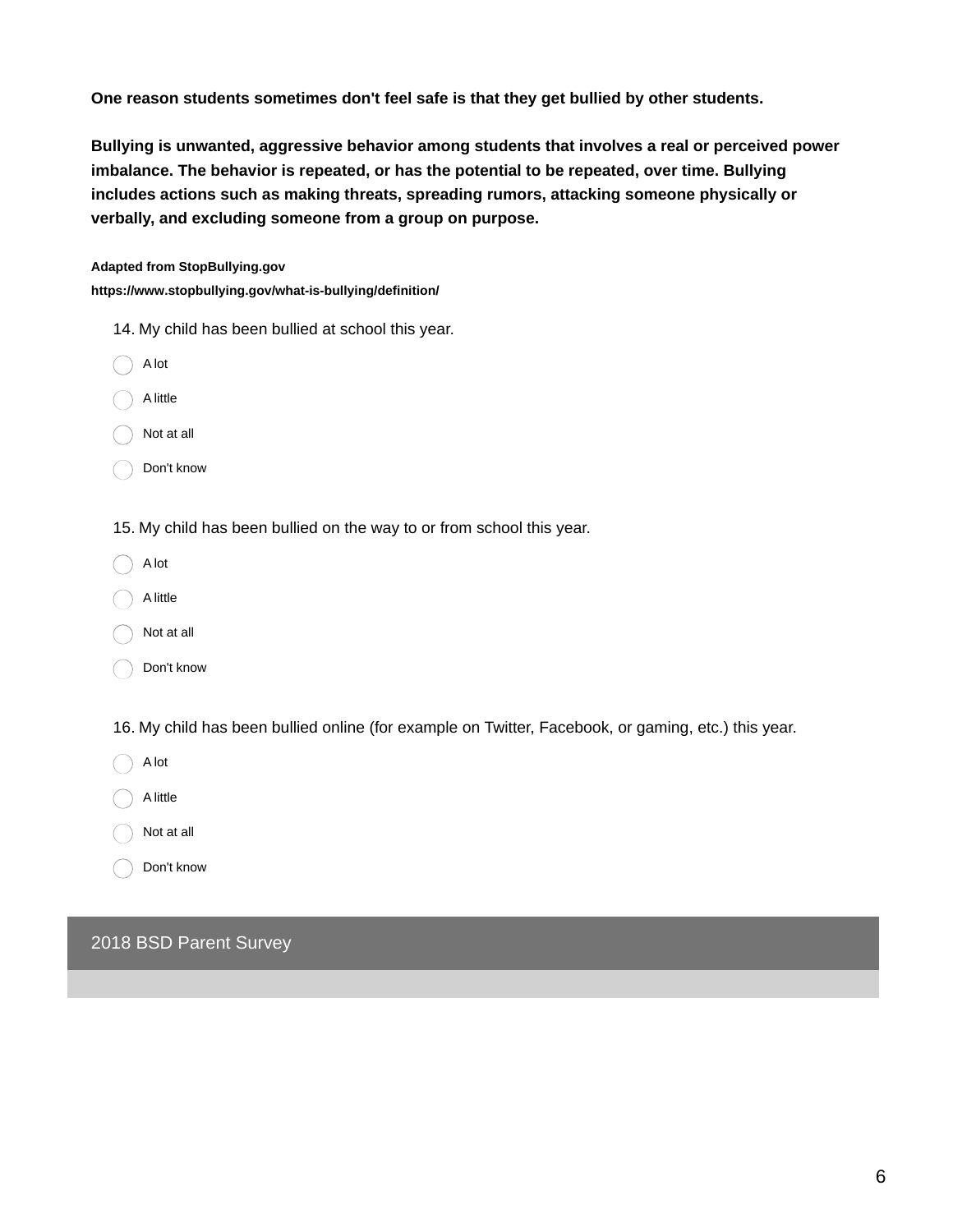- 17. I have conversations with my child about what his or her class is learning in school.
- Almost all the time
- Frequently
- Sometimes
- Once in a while
- Almost never
- 18. My child's school values the diversity of children's backgrounds.
- $\bigcap$  A tremendous amount
- Quite a bit
- Some
- A little bit
- Not at all
- Don't know
- 19. My child's school is preparing him or her for the next school year.
- Extremely well
- Quite well
- Fairly well
- Mildly well
- Not well at all
- Don't know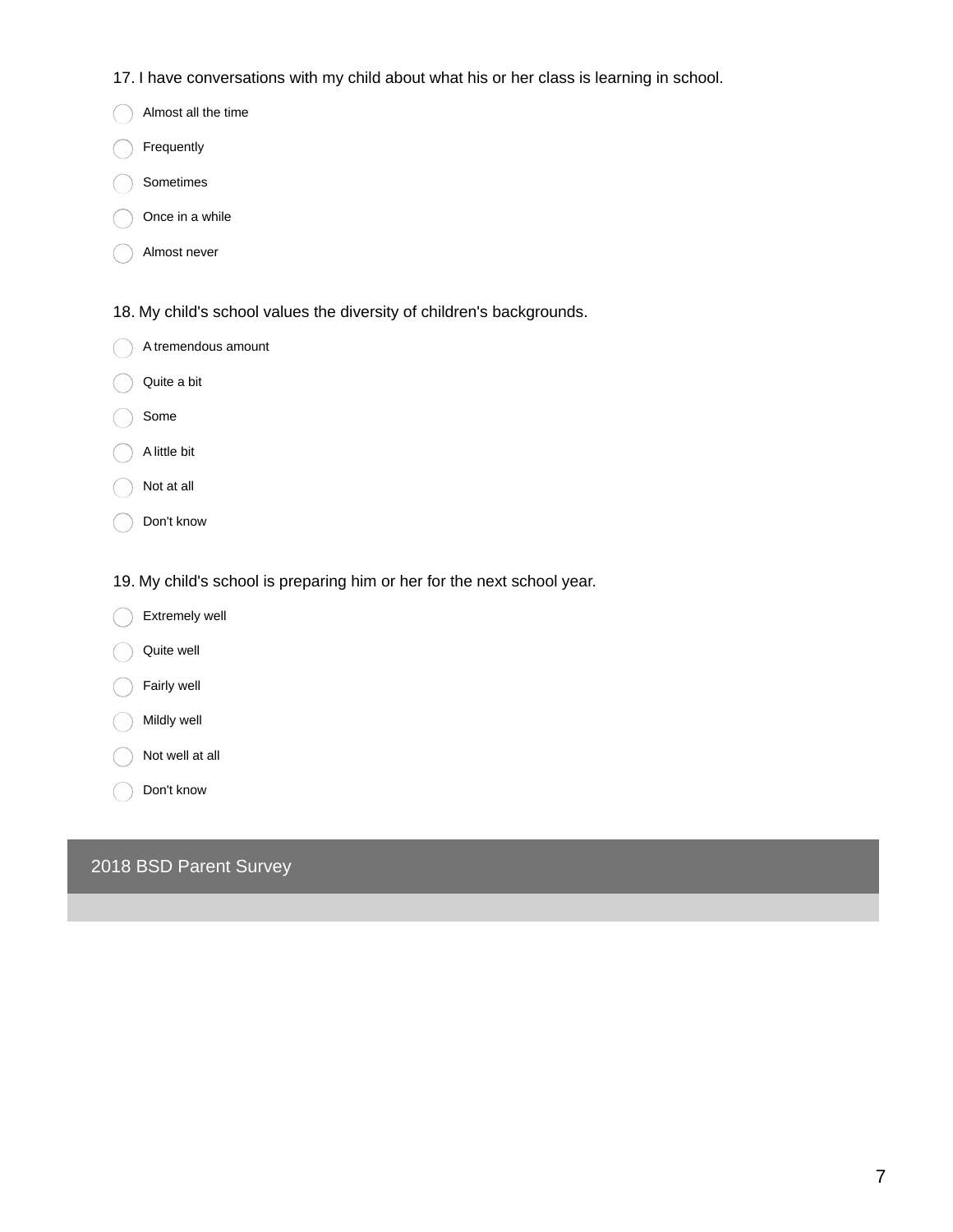20. Overall, what grade would you give your child's school?

- $\bigcap$  A
- $\bigcap$  B
- $\bigcap$  c
- $\bigcirc$  D
- $\bigcap$  F

21. What is your child's school doing well? (Optional)

22. What recommendations do you have for improving your child's education at their school? (Optional)

## 2018 BSD Parent Survey

Optional Demographic Questions

**The following demographic questions are optional. They will help us learn if parents of all backgrounds are treated fairly and with respect. We realize that these questions may seem personal in nature. If you would rather not answer any of the demographic questions, please click** the "Exit" button at the top right corner of this page. You may also choose to opt out of individual **questions either by not answering or choosing "Prefer not to say."**

- 23. (Optional) Are you Hispanic/ Latino(a)?
- ◯ Yes

No

Prefer not to say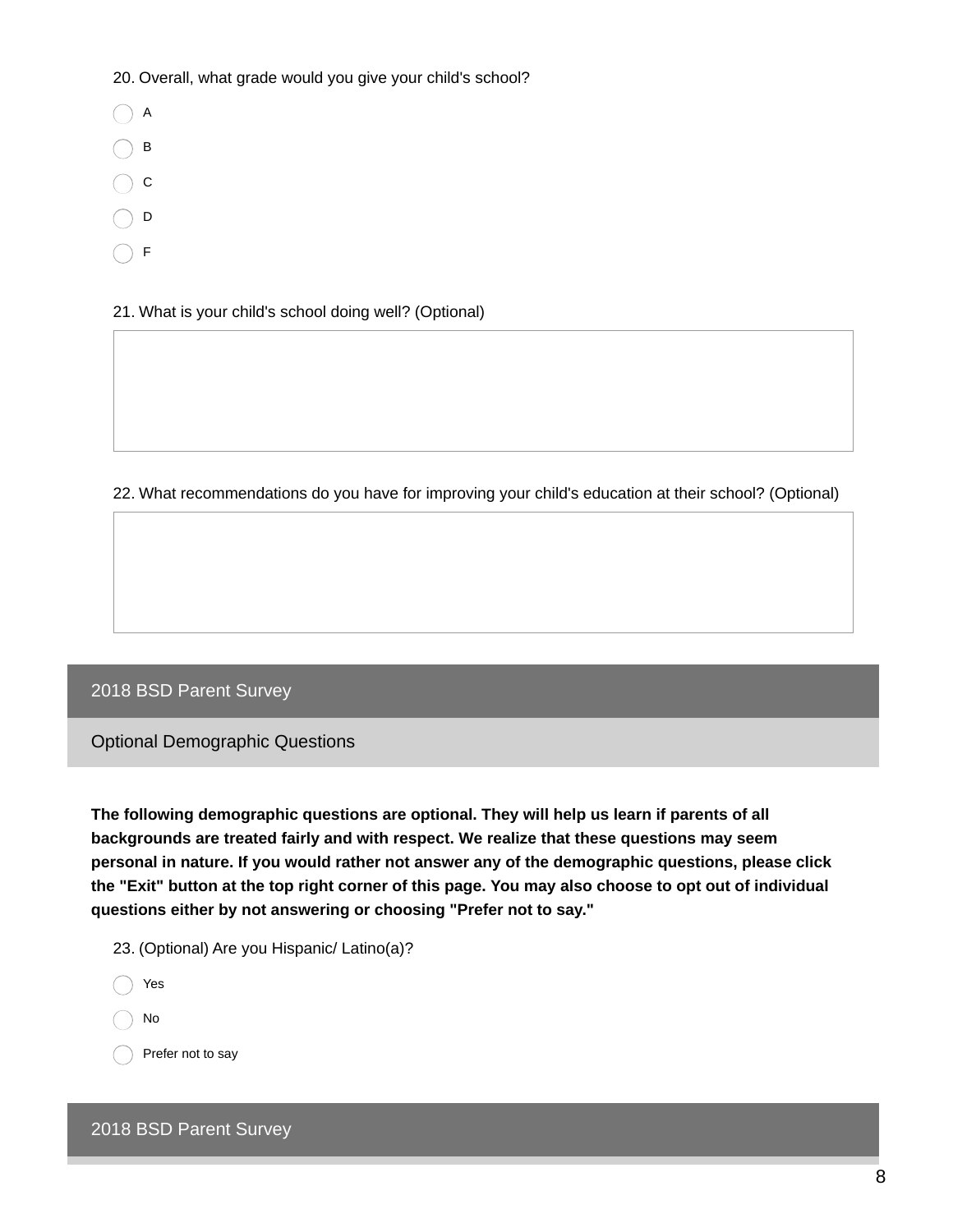**The following demographic questions are optional. They will help us learn if parents of all backgrounds are treated fairly and with respect. We realize that these questions may seem personal in nature. If you would rather not answer any of the demographic questions, please click** the "Exit" button at the top right corner of this page. You may also choose to opt out of individual **questions either by not answering or choosing "Prefer not to say."**

24. (Optional) How do you identify your race? (Mark all that apply)

### 2018 BSD Parent Survey

Demographic Information, continued

**The following demographic questions are optional. They will help us learn if parents of all backgrounds are treated fairly and with respect. We realize that these questions may seem personal in nature. If you would rather not answer any of the demographic questions, please click** the "Exit" button at the top right corner of this page. You may also choose to opt out of individual **questions either by not answering or choosing "Prefer not to say."**

25. (Optional) Is English your first language?

- Yes
- No